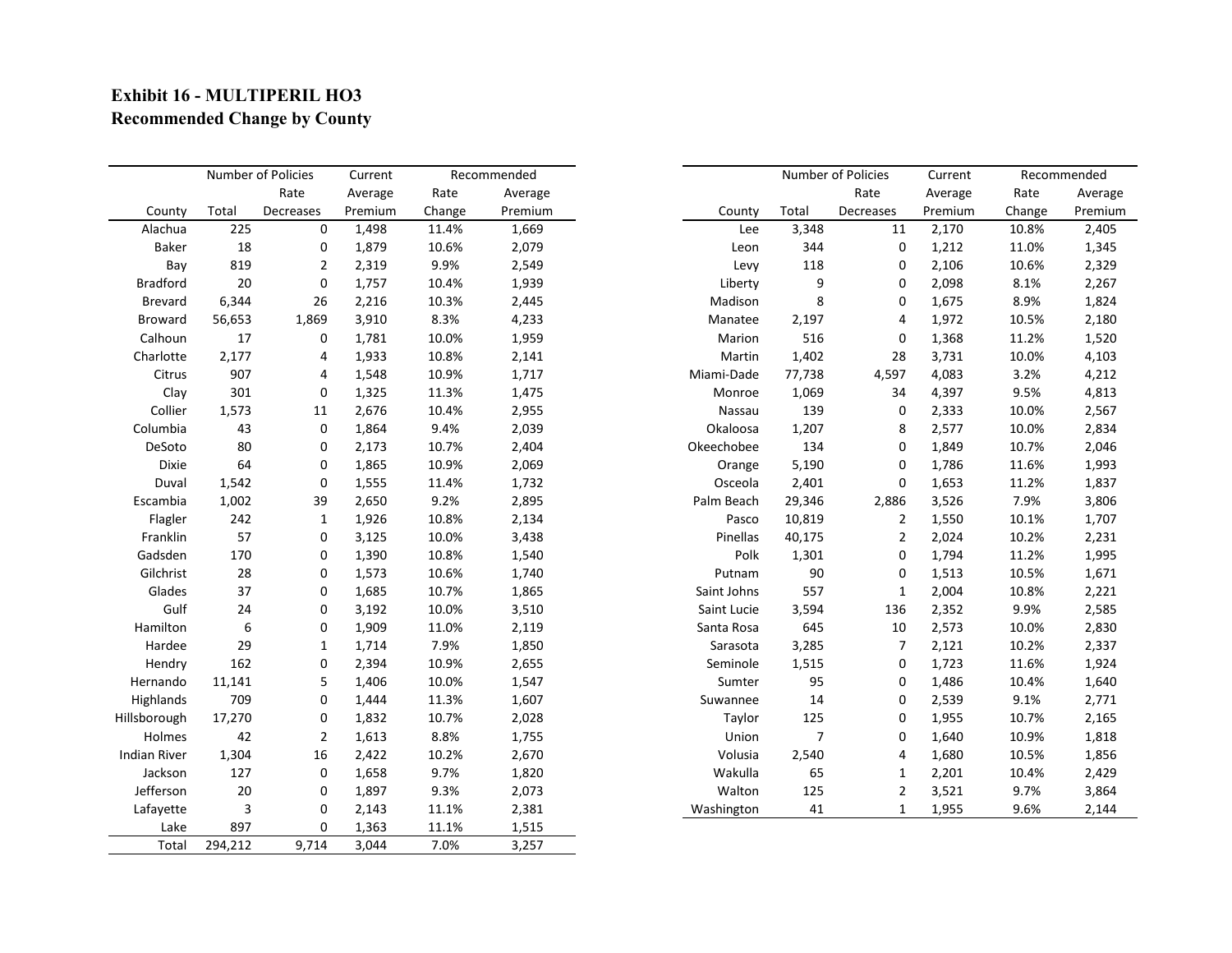## **Exhibit 17 - WIND-ONLY HW2 Recommended Change by County**

|                     | Number of Policies |                  | Current     |        | Recommended |             | Number of Policies |           | Current | Recommended |         |
|---------------------|--------------------|------------------|-------------|--------|-------------|-------------|--------------------|-----------|---------|-------------|---------|
|                     |                    | Rate             | Average     | Rate   | Average     |             |                    | Rate      | Average | Rate        | Average |
| County              | Total              | Decreases        | Premium     | Change | Premium     | County      | Total              | Decreases | Premium | Change      | Premium |
| Alachua             | $\pmb{0}$          | $\pmb{0}$        | $\mathbf 0$ | N/A    | N/A         | Lee         | 861                | 4         | 2,829   | 9.9%        | 3,109   |
| <b>Baker</b>        | 0                  | 0                | 0           | N/A    | N/A         | Leon        | 0                  | 0         | 0       | N/A         | N/A     |
| Bay                 | 208                | 0                | 2,227       | 9.8%   | 2,445       | Levy        | 64                 | 0         | 1,506   | 10.0%       | 1,657   |
| <b>Bradford</b>     | $\boldsymbol{0}$   | 0                | $\mathbf 0$ | N/A    | N/A         | Liberty     | 0                  | 0         | 0       | N/A         | N/A     |
| <b>Brevard</b>      | 161                | 0                | 2,420       | 9.9%   | 2,660       | Madison     | 0                  | 0         | 0       | N/A         | N/A     |
| <b>Broward</b>      | 7,653              | 108              | 3,025       | 9.5%   | 3,313       | Manatee     | 78                 | 0         | 2,558   | 10.0%       | 2,815   |
| Calhoun             | 0                  | 0                | 0           | N/A    | N/A         | Marion      | 0                  | 0         | 0       | N/A         | N/A     |
| Charlotte           | 97                 | 2                | 2,791       | 9.6%   | 3,058       | Martin      | 0                  | 0         | 0       | N/A         | N/A     |
| Citrus              | $\boldsymbol{0}$   | 0                | 0           | N/A    | N/A         | Miami-Dade  | 10,828             | 56        | 3,207   | 9.8%        | 3,521   |
| Clay                | 0                  | 0                | 0           | N/A    | N/A         | Monroe      | 8,415              | 83        | 4,088   | 9.8%        | 4,490   |
| Collier             | 338                | 0                | 3,165       | 9.8%   | 3,475       | Nassau      | 55                 | 0         | 1,107   | 10.0%       | 1,218   |
| Columbia            | 0                  | 0                | 0           | N/A    | N/A         | Okaloosa    | 37                 | 0         | 4,108   | 10.0%       | 4,520   |
| DeSoto              | 0                  | 0                | 0           | N/A    | N/A         | Okeechobee  | 0                  | 0         | 0       | N/A         | N/A     |
| <b>Dixie</b>        | 0                  | 0                | 0           | N/A    | N/A         | Orange      | 0                  | 0         | 0       | N/A         | N/A     |
| Duval               | 119                | 0                | 1,390       | 10.0%  | 1,529       | Osceola     | 0                  | 0         | 0       | N/A         | N/A     |
| Escambia            | 1,019              | 21               | 2,193       | 9.5%   | 2,403       | Palm Beach  | 4,168              | 94        | 3,260   | 9.3%        | 3,565   |
| Flagler             | 194                | 0                | 1,407       | 10.0%  | 1,548       | Pasco       | 109                | 0         | 1,355   | 9.9%        | 1,489   |
| Franklin            | 98                 | 0                | 2,823       | 10.0%  | 3,107       | Pinellas    | 849                | 1         | 2,682   | 10.0%       | 2,950   |
| Gadsden             | 0                  | 0                | 0           | N/A    | N/A         | Polk        | 0                  | 0         | 0       | N/A         | N/A     |
| Gilchrist           | $\boldsymbol{0}$   | 0                | 0           | N/A    | N/A         | Putnam      | 0                  | 0         | 0       | N/A         | N/A     |
| Glades              | $\mathbf 0$        | 0                | 0           | N/A    | N/A         | Saint Johns | 121                | 0         | 1,408   | 10.0%       | 1,549   |
| Gulf                | 43                 | 0                | 2,672       | 10.0%  | 2,940       | Saint Lucie | 35                 | 0         | 2,323   | 9.1%        | 2,535   |
| Hamilton            | 0                  | 0                | 0           | N/A    | N/A         | Santa Rosa  | 215                | 0         | 3,418   | 10.0%       | 3,761   |
| Hardee              | 0                  | 0                | 0           | N/A    | N/A         | Sarasota    | 3,195              | 6         | 1,432   | 9.8%        | 1,573   |
| Hendry              | 0                  | 0                | 0           | N/A    | N/A         | Seminole    | 0                  | 0         | 0       | N/A         | N/A     |
| Hernando            | 39                 | 0                | 1,333       | 9.9%   | 1,465       | Sumter      | 0                  | 0         | 0       | N/A         | N/A     |
| Highlands           | 0                  | 0                | 0           | N/A    | N/A         | Suwannee    | 0                  | 0         | 0       | N/A         | N/A     |
| Hillsborough        | 0                  | 0                | 0           | N/A    | N/A         | Taylor      | 0                  | 0         | 0       | N/A         | N/A     |
| Holmes              | 0                  | 0                | 0           | N/A    | N/A         | Union       | 0                  | 0         | 0       | N/A         | N/A     |
| <b>Indian River</b> | 73                 | 1                | 4,066       | 9.6%   | 4,457       | Volusia     | 575                | 0         | 1,180   | 10.0%       | 1,299   |
| Jackson             | $\boldsymbol{0}$   | $\boldsymbol{0}$ | 0           | N/A    | N/A         | Wakulla     | 44                 | 0         | 1,706   | 10.0%       | 1,877   |
| Jefferson           | 0                  | 0                | 0           | N/A    | N/A         | Walton      | 322                | 2         | 2,425   | 9.5%        | 2,655   |
| Lafayette           | $\boldsymbol{0}$   | 0                | 0           | N/A    | N/A         | Washington  | 0                  | 0         | 0       | N/A         | N/A     |
| Lake                | 0                  | 0                | 0           | N/A    | N/A         |             |                    |           |         |             |         |
| Total               | 40,013             | 378              | 3,097       | 9.7%   | 3,398       |             |                    |           |         |             |         |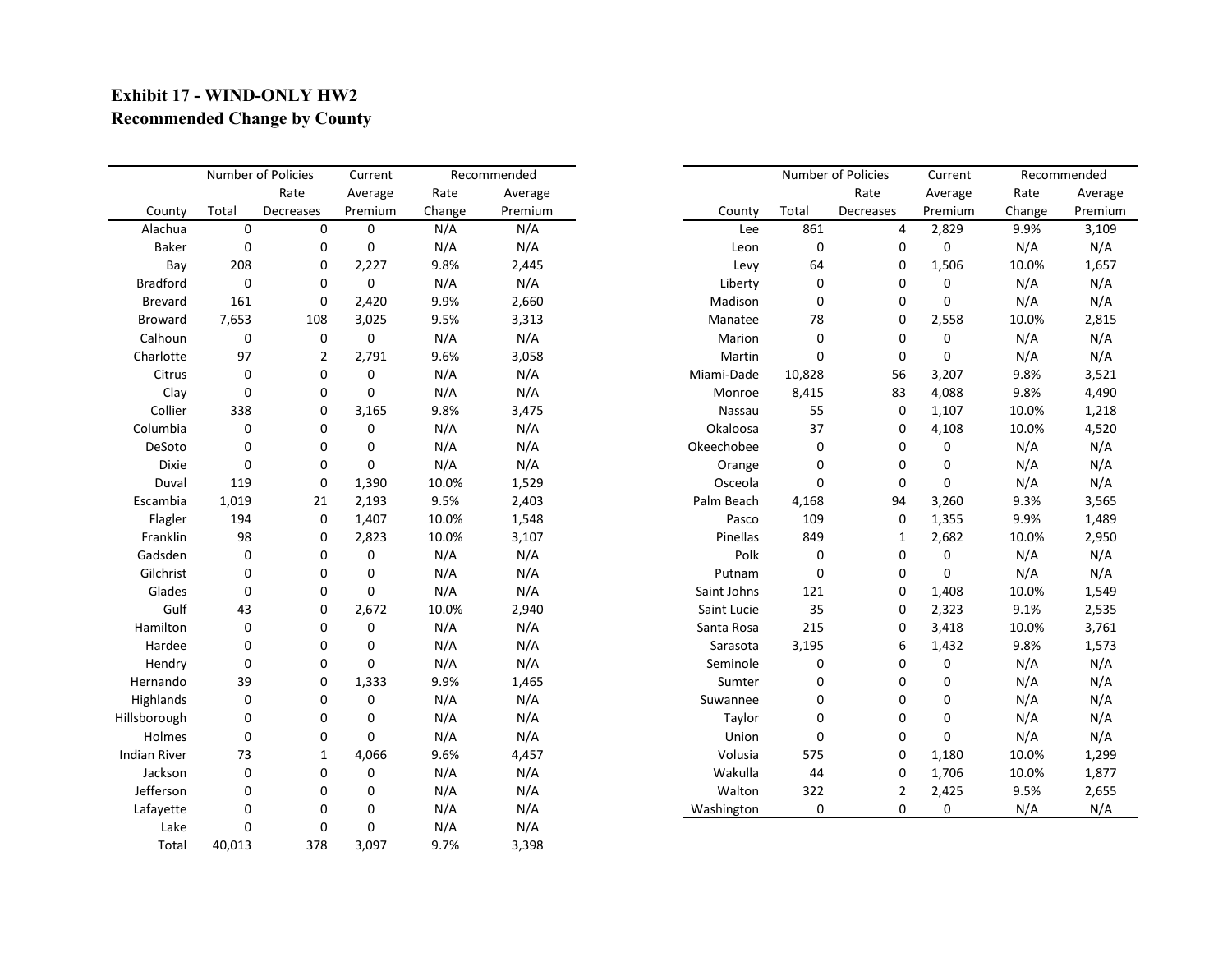## **Exhibit 18 - MULTIPERIL HO6 Recommended Change by County**

|                     | Number of Policies |             | Current     |        | Recommended |             |             | Number of Policies | Current     |        | Recommended |
|---------------------|--------------------|-------------|-------------|--------|-------------|-------------|-------------|--------------------|-------------|--------|-------------|
|                     |                    | Rate        | Average     | Rate   | Average     |             |             | Rate               | Average     | Rate   | Average     |
| County              | Total              | Decreases   | Premium     | Change | Premium     | County      | Total       | Decreases          | Premium     | Change | Premium     |
| Alachua             | 71                 | 0           | 461         | 11.0%  | 512         | Lee         | 771         | 0                  | 1,007       | 10.9%  | 1,117       |
| <b>Baker</b>        | $\mathbf 0$        | 0           | 0           | N/A    | N/A         | Leon        | 56          | 0                  | 347         | 11.0%  | 385         |
| Bay                 | 55                 | 0           | 1,087       | 10.7%  | 1,203       | Levy        | 4           | 0                  | 1,131       | 10.9%  | 1,255       |
| <b>Bradford</b>     | $\pmb{0}$          | 0           | $\mathbf 0$ | N/A    | N/A         | Liberty     | 0           | 0                  | 0           | N/A    | N/A         |
| <b>Brevard</b>      | 714                | 0           | 1,086       | 10.8%  | 1,203       | Madison     | 0           | 0                  | 0           | N/A    | N/A         |
| <b>Broward</b>      | 14,734             | 0           | 1,088       | 10.9%  | 1,206       | Manatee     | 279         | 0                  | 1,164       | 10.9%  | 1,290       |
| Calhoun             | 0                  | 0           | 0           | N/A    | N/A         | Marion      | 12          | 0                  | 868         | 11.0%  | 964         |
| Charlotte           | 202                | 0           | 944         | 10.9%  | 1,048       | Martin      | 195         | 0                  | 1,283       | 10.6%  | 1,419       |
| Citrus              | 15                 | 0           | 1,216       | 10.9%  | 1,348       | Miami-Dade  | 11,744      | 0                  | 1,214       | 10.9%  | 1,346       |
| Clay                | 5                  | 0           | 432         | 11.0%  | 480         | Monroe      | 170         | 0                  | 1,900       | 10.7%  | 2,102       |
| Collier             | 590                | 0           | 1,457       | 10.8%  | 1,614       | Nassau      | 8           | 0                  | 2,254       | 11.0%  | 2,502       |
| Columbia            | 0                  | 0           | $\mathbf 0$ | N/A    | N/A         | Okaloosa    | 52          | 0                  | 1,254       | 10.7%  | 1,389       |
| DeSoto              | 5                  | 0           | 460         | 10.9%  | 510         | Okeechobee  | 1           | 0                  | 1,204       | 10.9%  | 1,336       |
| <b>Dixie</b>        | 1                  | 0           | 589         | 11.0%  | 653         | Orange      | 256         | 0                  | 767         | 11.0%  | 851         |
| Duval               | 75                 | 0           | 967         | 10.9%  | 1,072       | Osceola     | 85          | 0                  | 704         | 11.0%  | 782         |
| Escambia            | 85                 | 0           | 1,391       | 10.8%  | 1,541       | Palm Beach  | 8,079       | 0                  | 1,261       | 10.8%  | 1,398       |
| Flagler             | 17                 | 0           | 1,213       | 10.9%  | 1,346       | Pasco       | 440         | 0                  | 670         | 11.0%  | 744         |
| Franklin            | 3                  | 0           | 988         | 10.9%  | 1,095       | Pinellas    | 4,441       | 0                  | 867         | 10.8%  | 961         |
| Gadsden             | 0                  | 0           | 0           | N/A    | N/A         | Polk        | 23          | 0                  | 908         | 10.9%  | 1,007       |
| Gilchrist           | $\pmb{0}$          | $\mathbf 0$ | 0           | N/A    | N/A         | Putnam      | 0           | 0                  | $\mathbf 0$ | N/A    | N/A         |
| Glades              | 0                  | 0           | 0           | N/A    | N/A         | Saint Johns | 69          | 0                  | 1,213       | 10.9%  | 1,345       |
| Gulf                |                    | 0           | 1,226       | 11.0%  | 1,361       | Saint Lucie | 208         | 0                  | 1,325       | 10.8%  | 1,469       |
| Hamilton            | 0                  | 0           | 0           | N/A    | N/A         | Santa Rosa  | 13          | 0                  | 1,111       | 10.8%  | 1,232       |
| Hardee              | 0                  | 0           | 0           | N/A    | N/A         | Sarasota    | 308         | 0                  | 1,451       | 10.8%  | 1,608       |
| Hendry              | $\overline{2}$     | 0           | 605         | 10.8%  | 670         | Seminole    | 70          | 0                  | 845         | 11.1%  | 939         |
| Hernando            | 36                 | 0           | 997         | 11.0%  | 1,106       | Sumter      | 0           | 0                  | 0           | N/A    | N/A         |
| Highlands           | 4                  | 0           | 824         | 10.9%  | 914         | Suwannee    | 0           | 0                  | 0           | N/A    | N/A         |
| Hillsborough        | 494                | 0           | 867         | 10.9%  | 961         | Taylor      | 1           | 0                  | 1,055       | 10.9%  | 1,171       |
| Holmes              | $\mathbf 0$        | 0           | $\mathbf 0$ | N/A    | N/A         | Union       | 0           | 0                  | 0           | N/A    | N/A         |
| <b>Indian River</b> | 138                | 0           | 1,384       | 10.7%  | 1,532       | Volusia     | 373         | 0                  | 900         | 10.9%  | 998         |
| Jackson             | $\pmb{0}$          | $\mathbf 0$ | 0           | N/A    | N/A         | Wakulla     | $\mathbf 0$ | 0                  | $\pmb{0}$   | N/A    | N/A         |
| Jefferson           | 0                  | 0           | 0           | N/A    | N/A         | Walton      | 21          | 0                  | 1,639       | 10.7%  | 1,815       |
| Lafayette           | $\pmb{0}$          | 0           | 0           | N/A    | N/A         | Washington  | 0           | 0                  | 0           | N/A    | N/A         |
| Lake                | $\overline{7}$     | 0           | 924         | 11.0%  | 1,027       |             |             |                    |             |        |             |
| Total               | 44,933             | 0           | 1,130       | 10.9%  | 1,253       |             |             |                    |             |        |             |